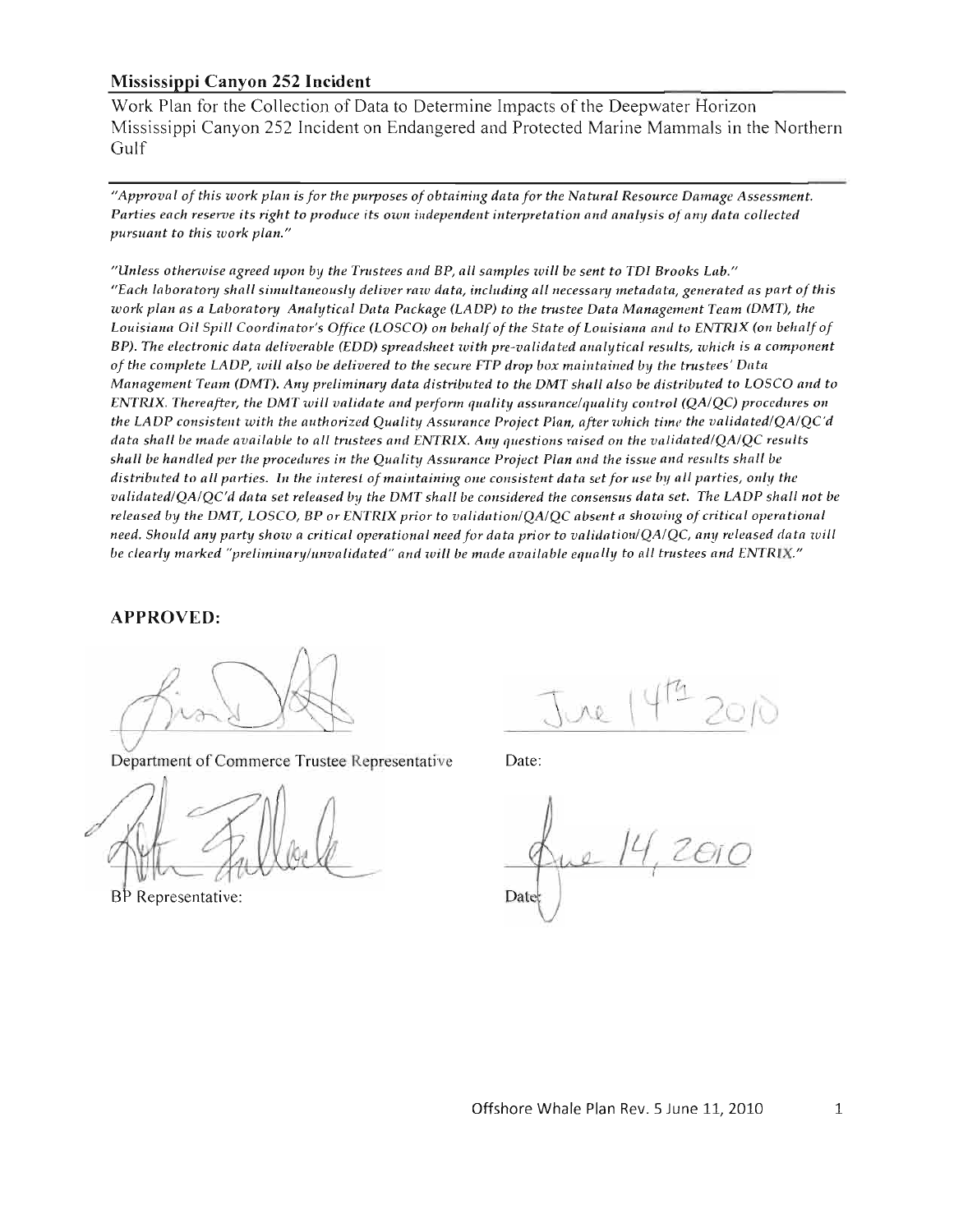Collection of Data to Determine Impacts of the Deepwater Horizon Mississippi Canyon 252 Incident on Endangered and Protected Marine Mammals in the Northern Gulf

# I. Natural Resources Being Addressed

The Deepwater Horizon incident at the Mississippi Canyon 252 (MC252) site resulted in an extensive oil spill within a region of high density and diversity of protected marine mammals. Since April  $28<sup>th</sup>$ , 2010 aerial surveys have been conducted in this area documenting the presence of sperm whales *(Physeler macrocephalus)* that are listed as endangered under the ESA. Aerial surveys have verified the presence of pantropical spotted dolphins *(Stenella attenuate),* striped dolphins *(Stenella coerufeoalba),* spinner dolphins *(Stenelfa longilroslris),* bottlenose dolphins *(Tursiops truncalus),* Risso's dolphins *(Grampus griseus),* and Cuvier's beaked whale *(Ziphius cavirostris)* within or near the oil spill (National Oceanic and Atmospheric Administration, Southeast fisheries Service center (SEFSC), unpublished data). Sperm whales inhabiting the Northern Gulf of Mexico include the area near the MC252 incident within their home-ranges, and the areas of the Mississippi Canyon and DeSoto Canyon are known areas of high density for sperm whales along with other oceanic odontocetes (Jochens et al. 2008). In addition, a small, isolated population of Bryde's whales *(Baiaenoplera edeni)* resides along the continental shelf break just east of the spill area (Waring et al. 2009) and is the only known resident baleen whale in the Northern Gulf of Mexico. This population may be impacted by oil as it approaches the west Florida continental shelf.

It is possible that sperm whales and other protected marine mammals encountering oiled environments experience potential detrimental effects due to skin contact, ocular irritation, inhalation of hydrocarbon vapors, and ingestion of oil (Geraci 1990). It is unknown whether or not prolonged exposure would result in direct mortality of individual animals. The area near the spill is a high-use habitat for many species, and this is likely associated with concentration of prey resources. The primary prey of sperm whales and other deep-diving marine mammals is deepwater squids that occupy water depths between 400-600m. High levels of subsurface oil from the incident may have significant direct impacts on this prey community through reduced levels of dissolved oxygen and potential toxic effects due to oil contaminants in the water column. Habitat degradation related to the spill may cause a shift in spatial distribution by these highly mobile predators possibly moving the animals into areas with lower prey densities. Such a distribution shift may have impacts on survival and productivity of the populations.

In addition to the oil released at the well site, several hundred thousand gallons of oil dispersant chemicals have been deployed within the spill region. The composition and toxic effects of the dispersants are unknown, and their impacts on marine mammals within the spill area are uncertain. As with the oil impacts, the potential impacts of chemical dispersants on marine mammals include acute exposure due to contact or inhalation, shift in distribution away from a primary feeding habitat, and/or longer-term exposure through accumulation in the food web.

### Purpose/Objectives

SEFC in cooperation with BP propose a vessel-based study of sperm whales and other protected marine mammals in the deep-water habitats of the north-central Gulf of Mexico impacted by the oil spill. The study will provide critical information on the acute effects of the spill, monitor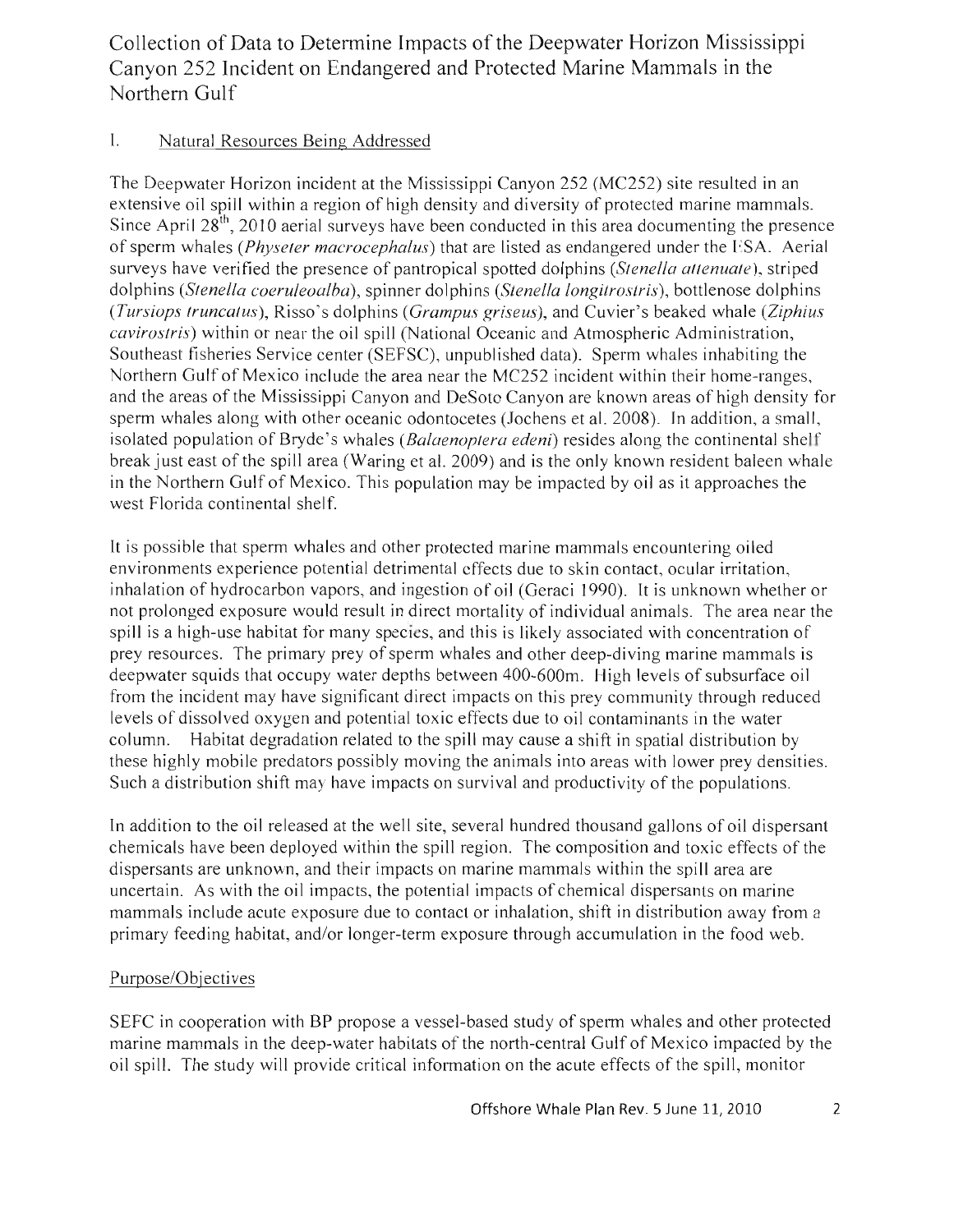spatial distribution in the near-term, and develop information with which to evaluate longer-term chronic effects. The objectives of the study are to:

- 1. Incidence of exposure to oil: direct observation of contact and occurrence of animals in oiled areas:
	- a. By photodocumentation
	- b. Visual and passive acoustic monitoring
	- c. Satellite tags
- 2. Cetacean distribution related to oil exposure or other factors
	- a. Passive acoustic
	- b. Satellite tags
	- c. Visual and passive acoustic monitoring
- 3. Develop information on population demographics of Sperm and Brydes whales
	- a. Tissue biopsy
- 4. Collect habitat information including surface hydrographic data, vertical profiles of temperature, salinity, and dissolved oxygen, and collect acoustic backscatter information to characterize water column productivity and prey resources
	- a. Collect habitat information
- 5. Conduct necropsy analysis and/or sampling of discovered carcasses.
	- a. Conduct basic necropsy on delphinid carcasses and arrange for retrieval/sampling of whale carcasses for onshore necropsy

Meeting these objectives will provide initial information required to assess exposure of these animals to spilled oil and other impacts associated with this event. An additional objective of this study is to collect data similar to that collected in the past that will provide insight into each species distribution and abundance and potentially develop valuable information that will allow for better management of these protected species.

### II. Study Methods

The SEFSC propose to conduct a 47-day survey of the deep waters of the north-central Gulf of Mexico focusing on the high-use areas for sperm whales, Bryde's whales, and other protected marine mammals potentially impacted by the spill. The survey is planned to take place on the NOAA research vessel *Gordon Gunter.* The ship is a 224 ft. oceanographic research vessel that has the capability to support marine mammal visual and passive surveys, deploy oceanographic equipment over the side, and support small boat operations. The vessel is currently scheduled to depart Pascagoula, MS for a three-leg cruise with the following dates:

Leg 1: 14 June  $-26$  June (13 Days at Sea) Leg 2: 30 June  $-16$  July (17 Days at Sea) Leg 3: 20 July  $-5$  August (17 Days at Sea)

The survey will focus on four primary operational areas (Figure 1). These areas include regions where sperm whale and other oceanic marine mammal densities are high during summer months based upon historical survey data. The operational areas include: (A) The shelf break region south of Louisiana, (B) The De Soto/Mississippi Canyon Area, (C) The Dry Tortugas, and (D) a region encompassing the Bryde's whale habitat. The home ranges of sperm whales within the northern Gulf of Mexico are likely to include primarily areas A and B. The Dry Tortugas region is also an area of known concentration of sperm whales, and it is unknown if these animals also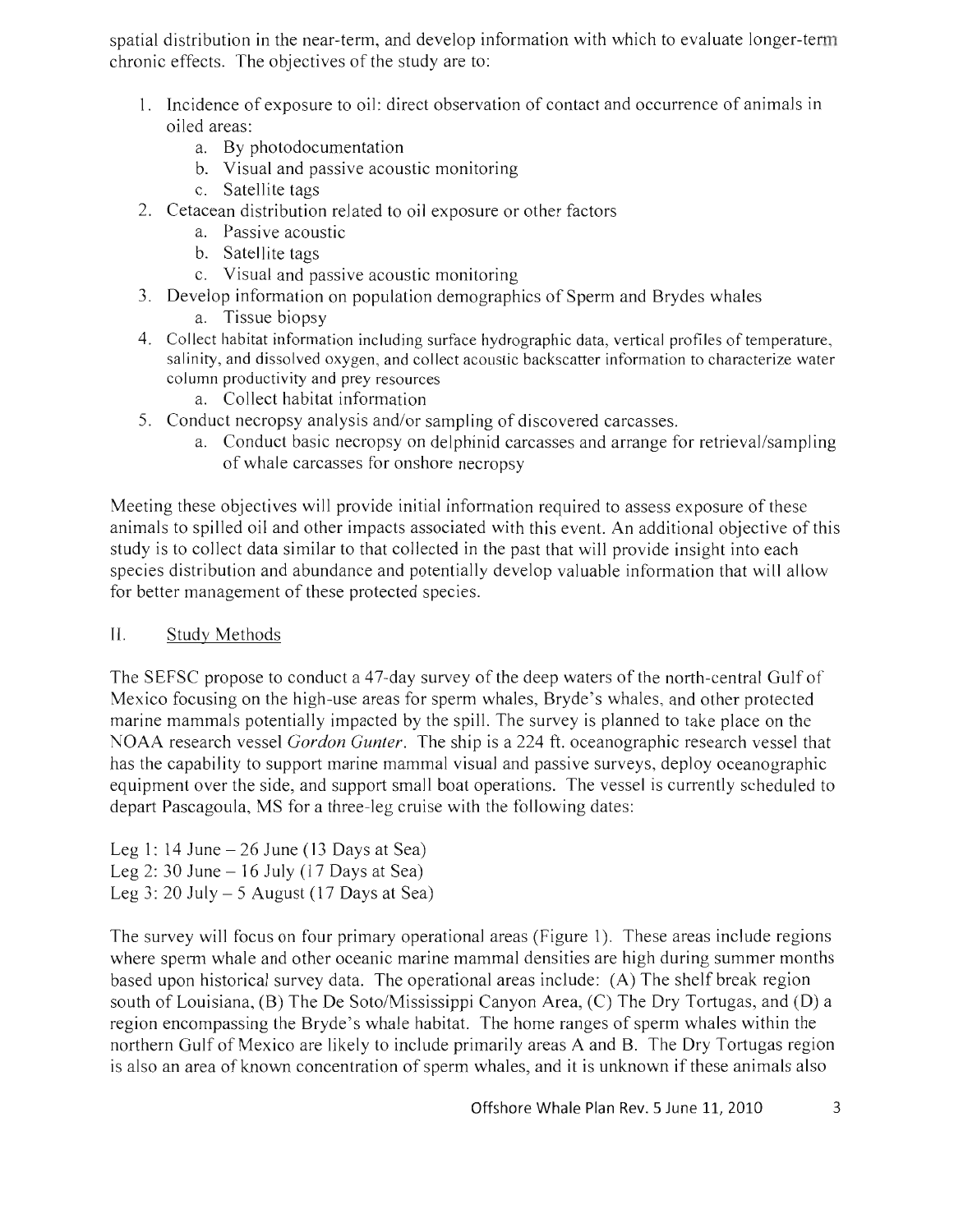occupy the other regions of the Northern Gulf. The Dry Tortugas region is selected as a reference site given that it has not experienced significant impacts from oil or response vessels from the MS252 incident as of yet. The vessel will transit to each operational area on an adaptive basis dependent upon weather and other conditions and conduct major science operation within the area.

The major science operations during the cruise will include:

*1) Collect tissue biopsy samples of marine mammals, with a particular focus on sperm whales and Bryde* 's *whales* 

Tissue samples (including epidermis and an attached portion of blubber) will be obtained using remote biopsy. Biopsy samples are obtained from a small boat (7m Rigid Hull Inflatable) deployed from the ship using specially designed biopsy darts fired from either a rifle or a crossbow. The small boat biopsy collection will focus on sperm whales and Bryde's whales, and additional biopsy samples will be collected opportunistically from bow of the *Gordon Gunter.*  The remote biopsy can provide both skin and blubber that can be analyzed for a variety of biological metrics. Genetic analysis will be conducted on skin samples for sex determination and stock identification. Other analyses to be conducted on the samples will be determined at a later date. Those later analyses explicitly are not part of this assessment plan. During close approaches to sperm whales, photographic documentation will be conducted to evaluate and document the skin lesions or other injuries possibly associated with oil exposure. Photographic data will also be collected to document the presence of calves and estimate body size of targeted individuals. Photographs may also be used to compare against previous photographs of individual whales encountered in these areas.

*2) Deploy long-term passive acoustic monitoring systems to collect data on the occurrences of acoustically active marine mammals along the 1000m isopleth from western Louisiana to the West Florida shelf, including areas near the incident site, adjacent to the immediate impact zone and at a range of distances from the impact zone.* 

Two types of long-term passive acoustic monitoring buoys will be deployed along the shelf break (roughly 1,000m isobath) from western Louisiana to the West Florida shelf. The first type of passive acoustic system is referred to as a High-frequency Acoustic Recording Package (HARP), and the second type of passive acoustic system is referred to as a Marine Acoustic Recording Units (MARU). Three HARPs will continuously record sounds up to 100 kHz for 110 days with the objective of documenting the presence of acoustically active sperm whales, Bryde's whale, beaked whales and dolphins in three of the operational areas. The HARP project will be lead by Dr. John Hildebrand (Scripps Institute of Oceanography) and will complement a HARP package already placed near the site of the MC252 incident.

Twenty-two (22) MARUs will be deployed so as to provide broad-scale information on animal spatial distribution area from western Louisiana to the West Florida shelf. These units will operate on a duty cycle and record sounds up to 2.5 kHz for 110 days with the objective of documenting the presence of acoustically active sperm whales and Bryde's whale, and perhaps some dolphins at 22 sites distributed along an approximately 400-500 nautical mile portion of the 1000m isopleth. The deployment and analysis of data from these units will be lead by Dr. Christopher Clark of Cornell University. These units will complement the HARP study by providing broader spatial coverage and documenting large scale movements or distribution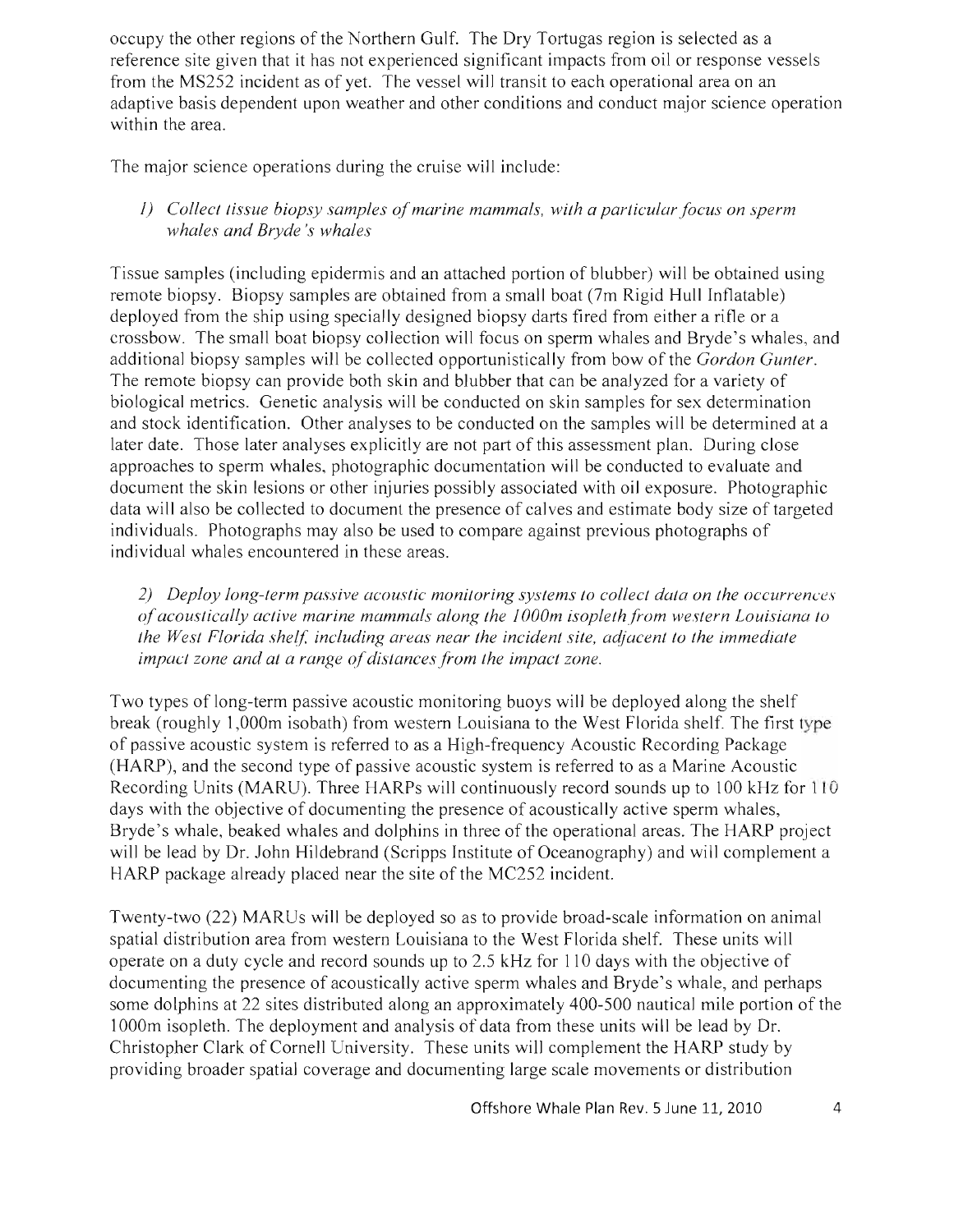shifts. Unlike the HARPs, these units will not be configured to record high frequencies required for the detection of beaked whales and delphinids.

### *3) Support the deployment of satellite tags on sperm whales to document long-term movements and possible exposure to oil*

During the second leg of the survey, the small boat will be used to deploy up to 26 long-term satellite tags on sperm whales. These tags have durations of 6 to 12 months, and provide information on the movements of tagged animals through satellite telemetry. Similar tags have been deployed in previous studies of Gulf of Mexico sperm whales. This effort will be lead by Dr. Bruce Mate (Oregon State University) and will provide long term information on the movements and potential exposure of sperm whales to impacted areas within the Gulf. The tagging effort will most likely be focused within the DeSoto/Mississippi Canyon operational area.

*4) Conduct visual and passive acoustic surveys of sperm whales and other marine mammals within target areas* 

Within each operational area, visual and passive acoustic tools will be used to document the occurrence and spatial distribution of sperm whales and other marine mammals. Visual surveys will be conducted by a team of three observers stationed on the vessel's flying bridge and will consist of two observers using 25x 150 "bigeye" binoculars and a central observer/data recorder. Data will be recorded using the VisSurvey data acquisition program which will operate on a laptop and will record ancillary habitat and sighting condition data along with position and sighting information. Survey speed will typically be 10 knots, but may vary with sea conditions. Visual survey effort will likely be suspended during high sea states, poor visibility conditions (e.g. , fog, haze, rain), or when there is lightning in the area.

Passive acoustic monitoring will be conducted simultaneously with the visual observations and continued during night or poor weather conditions when visual operations are limited. Acoustic monitoring will be conducted using a broadband acoustic array. The acoustic array will be towed behind the ship below the surface. The array will record data at frequencies up to 100 kHz, which will allow detection and recording of high frequency sounds produced by beaked whales and other delphinids. The array will be interfaced with a suite of electronics inside the ship and scientists will monitor the array when it is in tow. Signal processing equipment, recording equipment and data collection computers will be stationed in the dry lab. The passive acoustic team will record marine mammal vocalizations into a digital archive and record the location, bearing, and species identification of acoustic contacts.

*5) Collect habitat information including surface hydrographic data, vertical profiles of temperature, salinity, and dissolved oxygen, and collect acoustic backscatter information to characterize water column productivity and prey resources.* 

Environmental data will be collected from the suite of instruments integrated into the vessel's Scientific Computing System (SCS), which will be in operation 24 h/day. These systems conduct continuous sampling of surface waters including metrics such as sea surface temperature, salinity, and fluorescence. In addition, CTD casts up to 500m will be made at predetermined environmental sampling sites and at stations of opportunity identified during the survey (for example near sperm whale feeding aggregations) on an adaptive basis. XBT casts

Offshore Whale Plan Rev. 5 June 11, 2010 5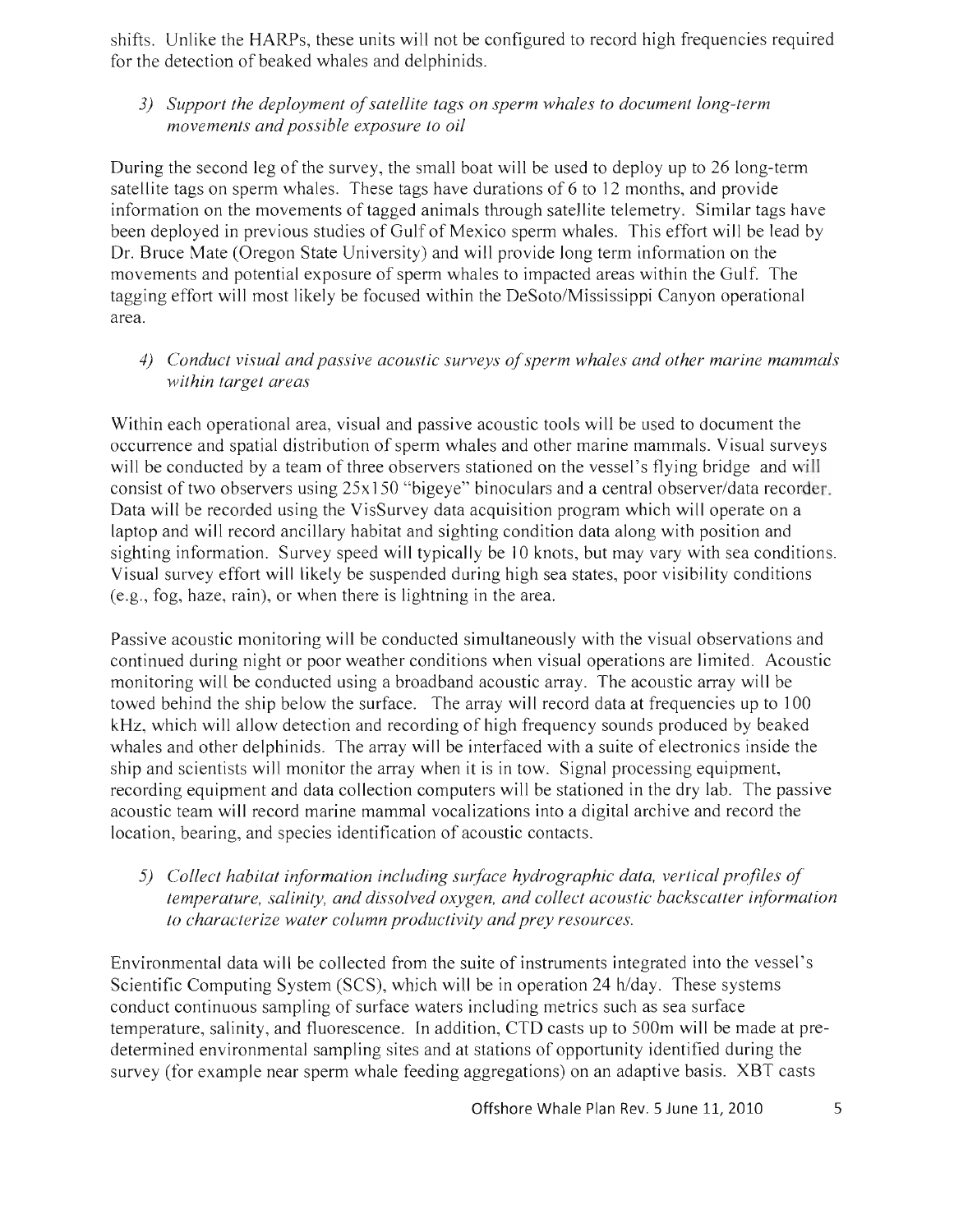will be made while underway during transit periods along the trackline at approximately 1 h  $\sim$ 10 mile) intervals. Following completion of an XBT cast, the collected data will be inspected for initial quality control and to identify significant features in the profile such as surface temperature (Sm depth), mixed layer depth, thermocline depth, and thermocline temperature according to prescribed methods.

The SimRad EK60 scientific echosounder system will be used to continuously collect data on acoustic backscatter in the water column associated with secondary productivity (e.g., zooplankton, small fish and squids). The *Gordon Gunter* has echosounders operating at 18 kHz, 38 kHZ, 120 kHz and 200 kHz frequencies. These different frequencies allow the detection and quantification of a range of different size organisms. The data collected from the current cruise can be compared to data collected during Jan-Mar 2010 (using the same frequencies) to assess any seasonal or observed changes. In addition, a survey just prior to this cruise will evaluate the capability of the EK60 system to detect and map sub-surface oil.

# IV. Justification and Expected Outcomes

The study proposed here provides a unique opportunity to quantify potential impacts of the DWH event on the oceanic marine mammal populations of the northern Gulf of Mexico. The timing of the study is critical, as it will provide an opportunity to document initial evidence of population level responses to the event. The monitoring program developed here will provide information during the initial months following the event.

In addition, the vast majority of historical data collected on marine mammal spatial distribution in the Northern Gulf of Mexico has been collected during summer months. The most recent vessel surveys were conducted in the summer of 2009, and there are historical data for the summer and fall dating back to the mid-1990s (Mullin and Fulling, 2004; Mullin and Hoggard, 2000). Therefore, there may be historical baseline to compare with data that will be collected during the summer 2010 survey. The study objectives are detailed below.

- 1) Evaluate the incidence of exposure to oil
	- Visual and passive acoustic line transect surveys will quantify the abundance and spatial distribution of marine mammals within the spill area and adjacent regions. These data can be compared to the known distribution of oil to assess the number and species composition of potentially exposed marine mammals and compared to baseline data available from previous cruises conducted by SEFSC to determine if the observed distribution during the spill event is significantly different from that observed in prior years, accounting for the effects of environmental variability.
	- Genetic analysis will be conducted to determine sex and to compare previous genetic studies of Gulf of Mexico sperm whales.. Any other analyses of the biopsy samples are expressly not part of this plan.
	- Photo-documentation during visual surveys or close approaches of sperm whales by a small boat will document the incidence of skin lesions or other potential external evidence of injury.
- 2) Satellite tagging studies will document the residence patterns of sperm whales and Bryde's whales within areas impacted by oil. As the impacts of the oil spread spatially, the tag telemetry data will also be able to document changes in animal movements with changes in the amount of oil in the environment and other factors. Assess any changes in animal distribution correlated to oil exposure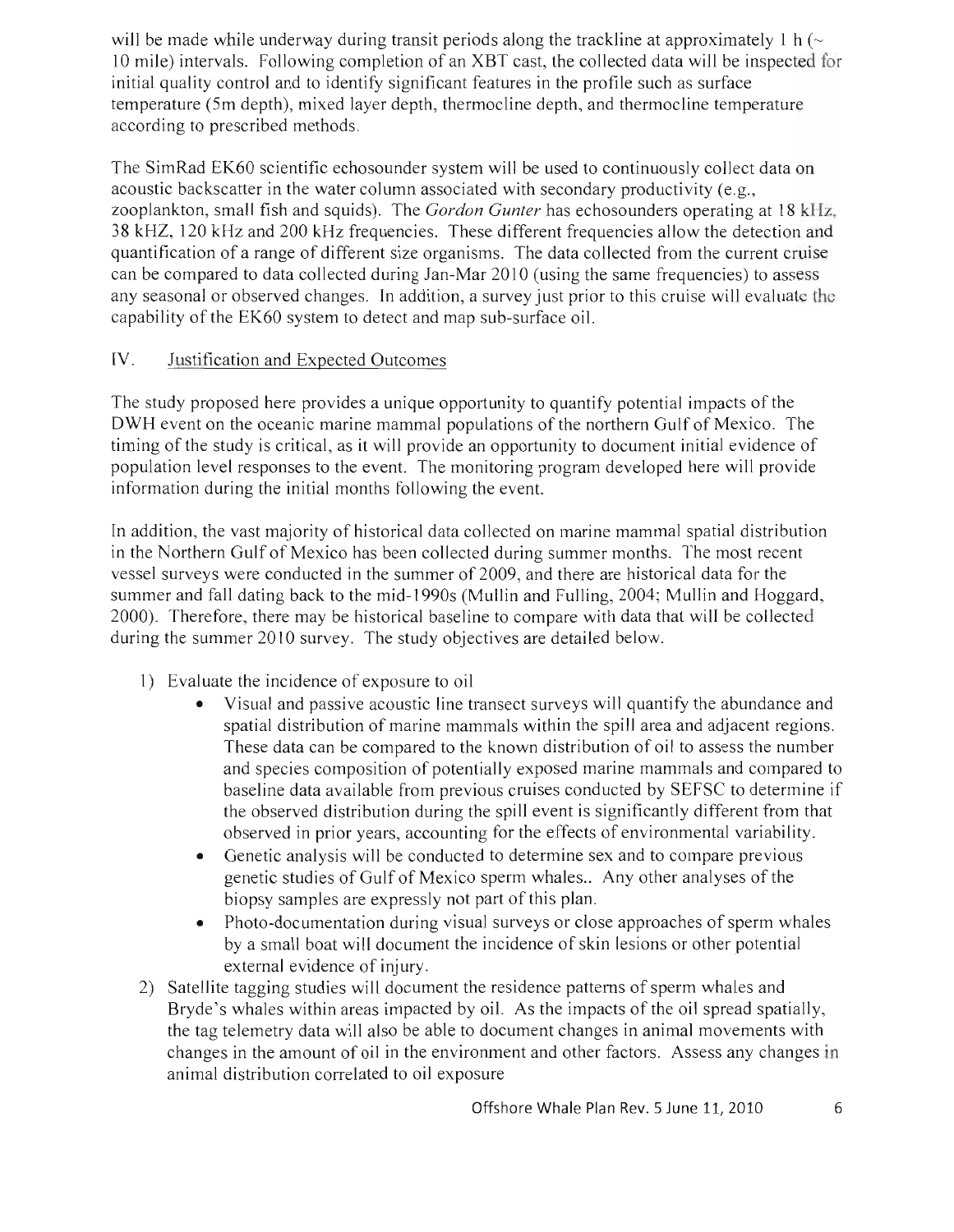- One of the goals of the program's integrated data analyses is to look for indications that spatio-temporal changes in species-specific detection rates, are correlated with spatio-temporal changes in oil distribution or other variables.
- There is an extensive database from sperm whale satellite tagging studies in the Northern Gulf of Mexico that can serve as baseline data for comparison to the data we propose to collect in this study. In particular, it may be possible to directly evaluate whether or not there are significant changes in the home ranges and residence patterns in oiled vs. non-oiled areas.
- 3) Develop information on population demographics of endangered sperm whales and in Brydes whales
	- Genetic analysis of skin from biopsy samples can be used to determine the gender of sampled animals and estimate the sex-ratio of the population. Skin and blubber samples from sperm whales and other species will be stored for chemical analysis to be determined later. Those later analyses are expressly not part of this plan.
	- *Collect habitat information including surface hydrographic data, vertical profiles of temperature, salinity, and dissolved oxygen, and collect acoustic backscatter information to characterize water column productivity and prey resources.*
	- Scientific echosounders will be used throughout the cruise to quantify the spatial distribution of secondary production within the spill area and adjacent regions. These data can be compared to data collected during the summer of 2009 and just prior to the oil spill (Jan-March 2010). These data can potentially directly quantify impacts of oil exposure on the deepwater food web that supports the marine mammal populations of the Northern Gulf. This data will also be evaluated for seasonal variation.
	- Ancillary environmental data on the vertical and horizontal distribution of hydrographic variables (e.g., temperature, salinity, flouresence) throughout the survey to characterize the habitats of marine mammals in the region.

# V. Disposition of Samples and Collected Data

Data collected by *NOAA/SEFSC* during the cruise will be provided in raw format to the NRDA Data Management Team as soon as is feasible after the completion of each cruise leg. These data will include visual survey data, data on passive acoustic contacts from the towed array, sighting sheets, biopsy sheets, acoustic backscatter data, and collected hydrographic data. All data will be handled using strict chain-of-custody and *QA/QC* procedures and made available to both parties. Digital photographs will be logged and maintained following chain of custody procedures developed by the NRDA Data Management team.

During sample collection, biopsy samples will be split as required for different sample storage requirements. In particular, the skin from the sample will be stored in 20% DMSO and the blubber sample will be stored in Teflon vials at  $-80^{\circ}$ C. The blubber sample may be split into parts if possible. All skin samples will be transferred to the SEFSC Marine Mammal Molecular Genetics Laboratory. The frozen blubber samples will be retained at the National Seafood Inspection Laboratory at Pascagoula, MS. Secure storage and chain of custody forms will be provided as needed to NRDA data management.

The satellite telemetry, HARP raw acoustic data, and MARU data will be retained in raw form by the respective researchers. Provided, however, that the researcher shall make the satellite

Offshore Whale Plan Rev. 5 June 11, 2010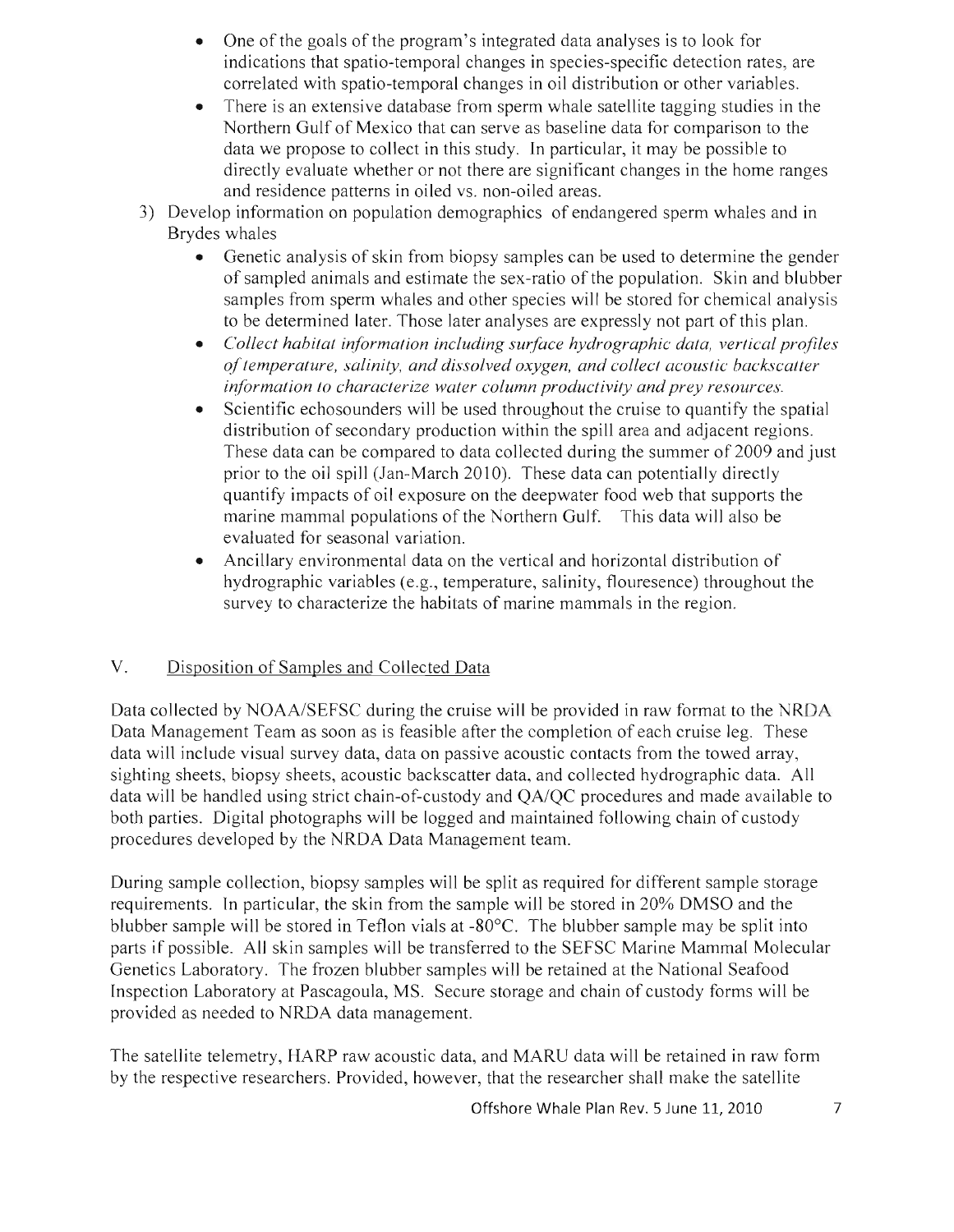telemetry, HARP raw acoustic data, and the MARU data available to BP Exploration and Production Company (BP) and/or NOAA within 21 days of a request by BP or NOAA for such data.

### VI. Expected Budget and Requested Resources

This proposal focuses on the collection of data and deployment of equipment for long-term monitoring. The analytical costs to process biopsy samples after the survey are not included in this request. **In** addition, the costs of the passive acoustic monitoring equipment and satellite tagging studies are not included here and will be requested in separate proposals.

| Vessel cost – NOAA Ship Gordon Gunter (June $14$ – August 5, 2010)                       |           |  |
|------------------------------------------------------------------------------------------|-----------|--|
| 47 Days at Sea $\omega$ 22.7k per day at sea:                                            | 1,066,900 |  |
| Operations Cost                                                                          |           |  |
| Contract Staff Costs (10 staff):                                                         | 264,000   |  |
| FTE Staff (OT and Base, 2FTEs):                                                          | 28,800    |  |
| Equipment and Supplies:                                                                  | 18,000    |  |
| Small Vessel Costs:                                                                      | 9,800     |  |
| <u>Vessel cost</u> – Contract Vessel for recovery of HARPs and MARUs (During Sept – Oct) |           |  |
| 14 Days at sea $\omega$ 12K per day:                                                     | 168,000   |  |
| SEFSC Staff (1 person- 2 weeks and travel):                                              | 5,000     |  |
| Project Management, Data management, and Data analysis                                   |           |  |
| FTE Staff $(1.5)$                                                                        | 195,000   |  |
|                                                                                          |           |  |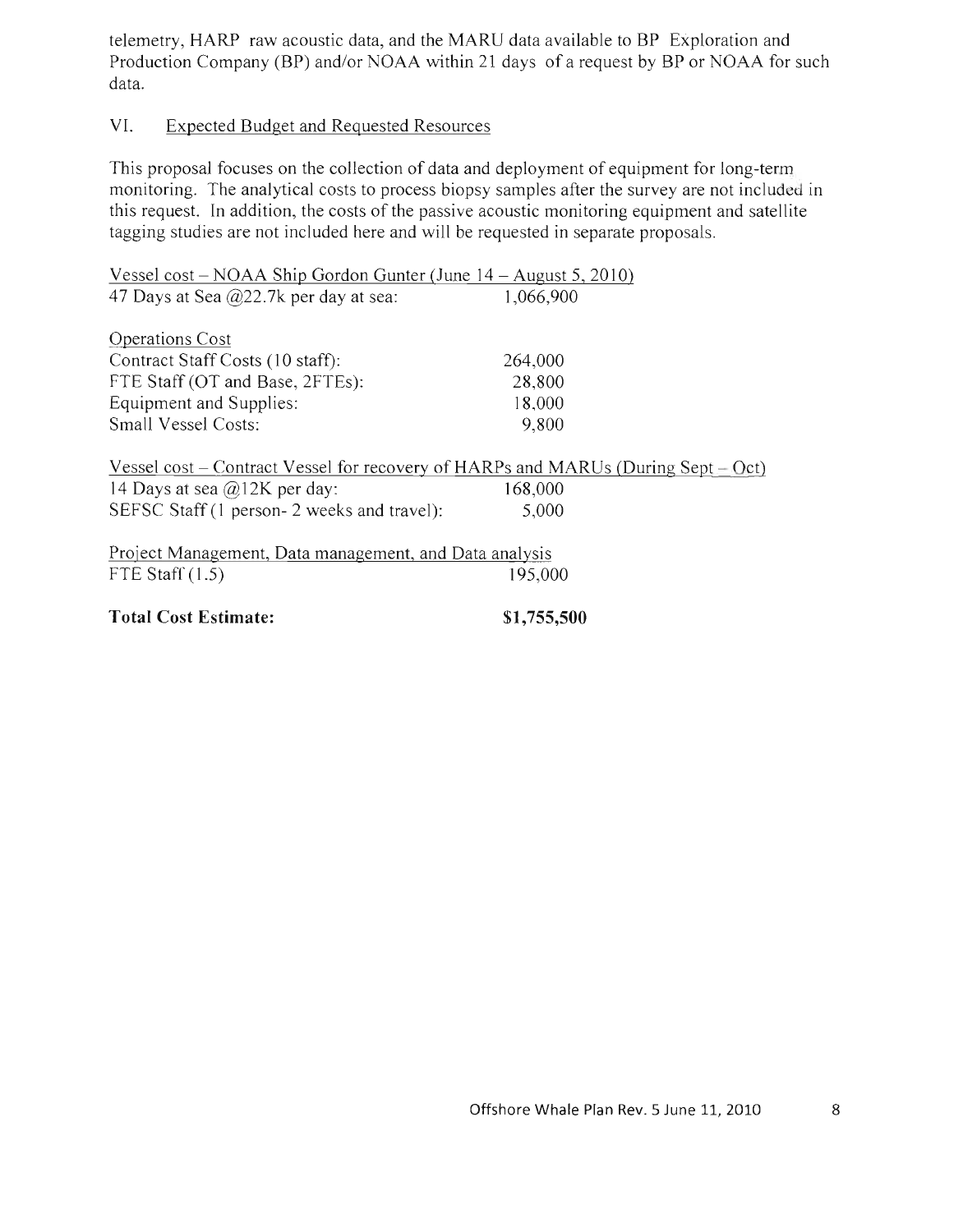# **Appendix 1.** Variables and products from major data collection efforts

# **I.** Visual line **transect survey**

Data Description and Sampling Effort: Visual surveys will occur along transects during daylight hours when weather conditions allow. We anticipate conducting 400-500 miles of visual linetransect survey effort within each operational area.

Primary Measured Variables: For visual survey, the primary variables collected are the location, species identification, group size, and behavior of encountered marine mammals.

Additional Variables: Environmental conditions will be measured or recorded during visual effort. These include sea state, swell height, weather conditions, cloud cover, and visibility. **In**  addition, continuous measurements will be taken of wind speed and direction, surface water temperature, surface salinity, surface fluorescence, and water depth. Position data is recording continuously provided using GPS.

Data recording: Visual data are entered into an MS Access database using a custom data-entry program. Environmental from the ship's sensors are integrated into the database at 30 second intervals. Observational data on the behaviors of animals and their response to the vessel are recorded by hand on sighting data sheets.

# Expected Analytical Products:

- 1. Maps showing survey effort and marine mammal sightings, including overlays of surface oil from external data sources.
- 2. Spatial distribution of marine mammals as a function of environmental variables, including metrics for the presence/absence of oil in affected areas will be analyzed using techniques such as Generalized Additive Models (GAM; Wood 2006) or other applicable models. Line transect/Distance (Buckland et al. 2001) analysis will be used to account for the probability of observing animals and incorporated into the spatial models to provide absolute density estimates.
- 3. Data collected during summer 2010 will be integrated with similar data sets from summer 2003 and summer 2009 to compare the observed spatial distribution of marine mammals. Comparisons will also likely be made through the incorporation of annual effects, environmental effects, and the presence of oil within the GAM framework .

# **II. Towed Passive Acoustic Array**

Data Description and Sampling Effort: The passive acoustic array will be towed behind the vessel nearly continuously during the visual line-transects and during periods where we are focusing on sperm whale groups for small boat sampling. Throughout the survey, we expect to collect at least 300 hours of acoustic recordings.

Primary Measured Variables: Sounds from the array are recorded continuously while it is in operation. Acoustics technicians monitor the sounds from the array and record information on detected marine mammal sounds including the type of sound (e.g., clicks, whistles, etc.) and classify the sound based on the characteristics. Bearings to the sound are calculated using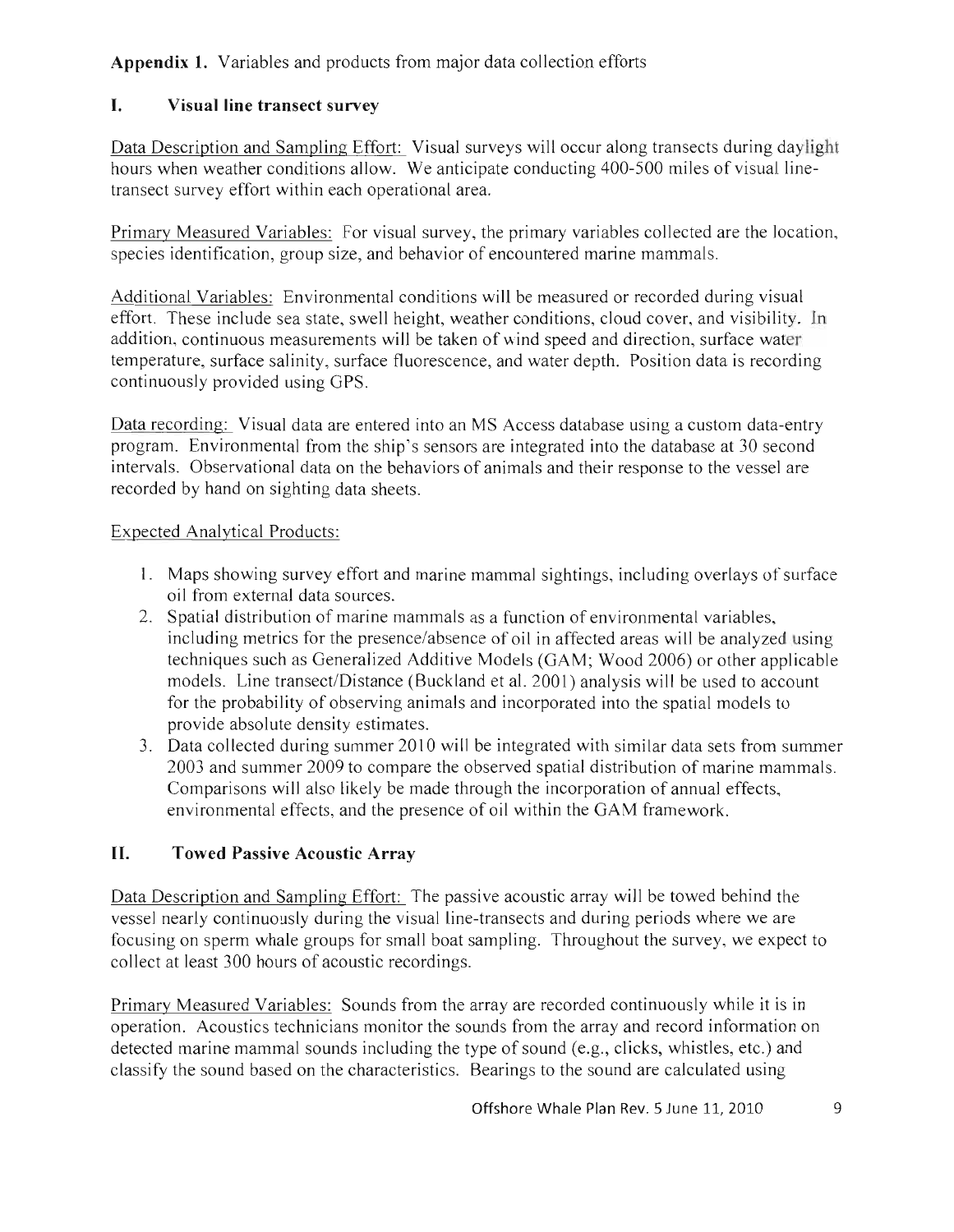automated routines for localization. Data are recorded on the location, sound type, intensity, bearings to the contact, and the duration of the sound (start and stop time/location of the acoustic contact). When the acoustic array is being monitored simultaneously with the visual survey, the location of the acoustic contact is compared directly to visual sightings to verify species identification. The towed acoustic array will also assist in determining the locations of cetaceans for photographic and tagging efforts.

Additional Variables: Environmental conditions will be measured or recorded during acoustic effort. These include sea state, swell height, weather conditions, cloud cover, and visibility. In addition, continuous measurements will be taken of wind speed and direction, surface water temperature, surface salinity, surface fluorescence, and water depth. Position data is recording continuously provided using GPS.

Data recording: Recordings are made onto digital media. Information on confirmed marine mammal contacts data are entered into an MS Access database using a custom data-entry program. Environmental data recordings from the ship's sensors are integrated into the database at 30 second intervals.

## Expected Analytical Products:

- 1. Maps showing survey effort and marine mammal acoustic contacts.
- 2. Generalized Additive Models (GAM; Wood 2006) or similar will be used to model the spatial distribution of acoustic call rates (by species) as a function of environmental variables, including metrics for the presence/absence of oil in affected areas.
- 3. Acoustic data collected during the survey can be compared to/integrated with visual sighting data to evaluate the relative effectiveness of these tools.
- 4. Visual confirmation of acoustic detections is important for calibration/species identification of acoustic detections from the HARP monitoring units. Spectral analysis is used to characterize acoustic calls from encounters where the species is known or confirmed through visual sightings (e.g., Soldevilla et al. 2008; Roch et al. 2008; Roch et al. 2007). This characterization is then used to classify acoustic contacts from the HARPs.

# **III. Photographic documentation of condition**

Data Description and Sampling Effort: Photographs will be taken of sperm whales during biopsy collection and tagging efforts. Sampling effort will be determined by weather and sperm whale encounters; however, we hope to perform close approaches to at least 20-30 sperm whales and 5- 10 Bryde's whales.

Primary Measured Variables: Photographs will be taken by experienced observers using telephoto lenses on high-quality digital cameras. We will attempt to collect images of the body, blowhole region, and other areas of the head to the extent possible.

Additional Variables: Location and behavior information are recorded during close approaches to whales.

Data recording: Data are recorded on paper during encounters including logs of photos taken.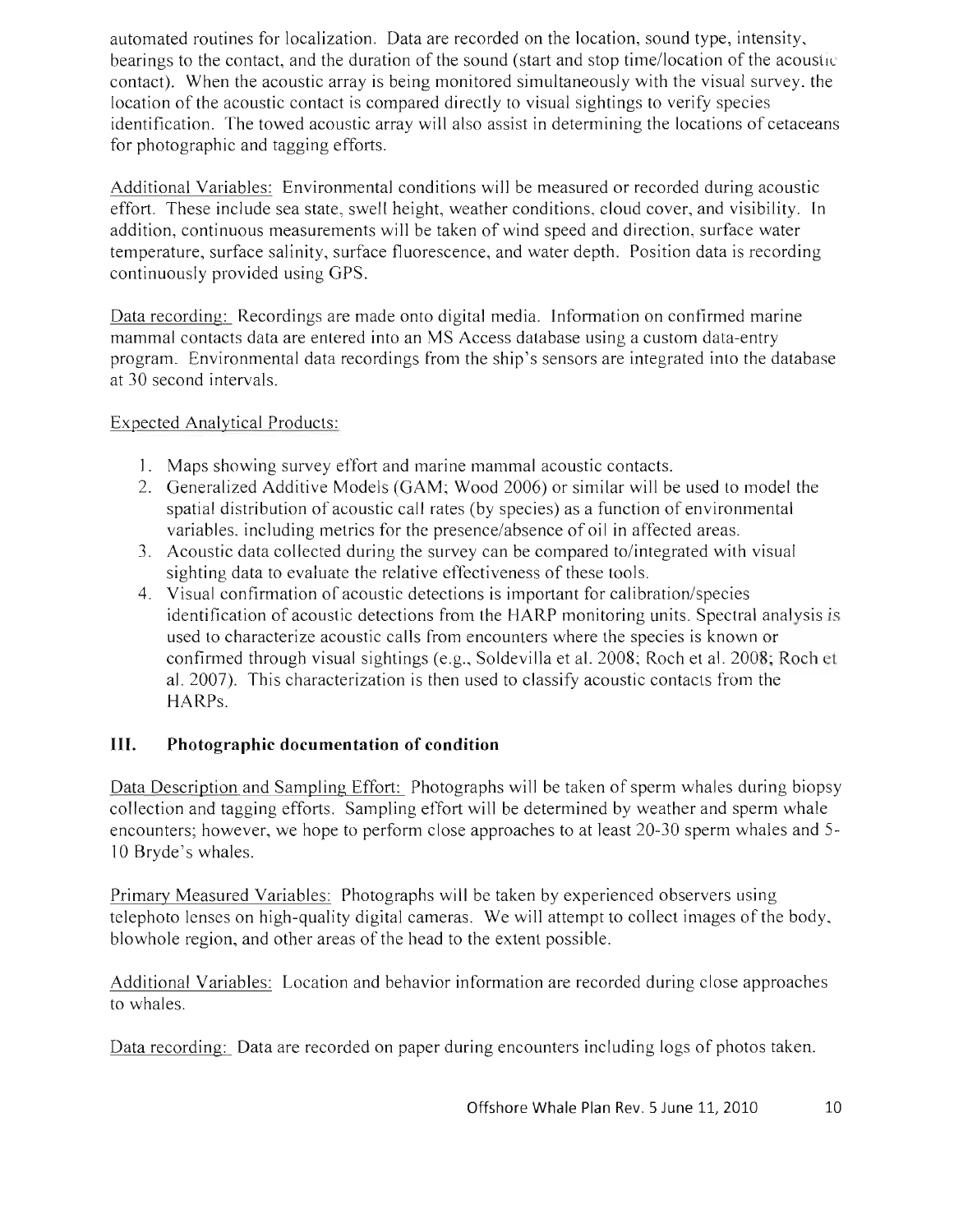### Expected Analytical Products:

Summary of photographic results and potential observed injuries. No specific hypothesis test or statistical analysis is anticipated.

# **IV. Biopsy collection**

Data Description and Sampling Effort: Biopsy samples are collected from a small boat with close approaches to encountered whales. Sampling effort will be determined by weather and sperm whale encounters; however, we hope to perform close approaches to at least 20-30 sperm whales and 5-10 Bryde's whales.

Primary Measured Variables: Obtained tissue samples. Information on the sampling tool used and the location of the sample on the body are recorded

Additional Variables: Ancillary information on the behavior of the group or the animal during the biopsy approach and event.

Data recording: Data are recorded on paper during encounters.

### Expected Analytical Products:

The sex and stock identification of the whales will be determined from later analysis of the tissues.Any other analyses that will be conducted will be determined at a later date. Those analyses are expressly not part of this assessment plan.

# **V. Satellite tagging**

Data Description and Sampling Effort: Satellite tagging efforts will be made primarily during the second leg of the cruise. This involves the close approach to target animals and placement of the tag on-board. We are hoping to deploy up to 20 tags, with the majority of these deployed on sperm whales. These tags remain deployed for periods of 6-12 months and provide location information several times per day dependent upon the surfacing behavior of the whale and satellite coverage of the Argos system. If we assume 2 transmissions per day occurring every other day and 12-months duration, this would result in approximately 365 positions (time, latitude, longitude) for each individual whale.

Primary Measured Variables: The satellite tags which will be deployed on sperm whales in the Gulf of Mexico are referred to as 'location only.' They provide locations through service Argos of varying degrees of accuracy depending on the number of transmissions received by a satellite during a pass (Mate *et al.* 2007). Additionally, either the number of transmissions or number of surfacings (number of times the salt water conductivity switch is broken) are also transmitted depending on the tag software (duty cycle) and whale's behavior.

Additional Variables: Information on the quality/accuracy of the location fix is also reported.

Data recording: Locations are determined based on receptions by the Argos satellite system. These locations are logged electronically on a user account associated with the specific satellite tag.

# Expected Analytical Products: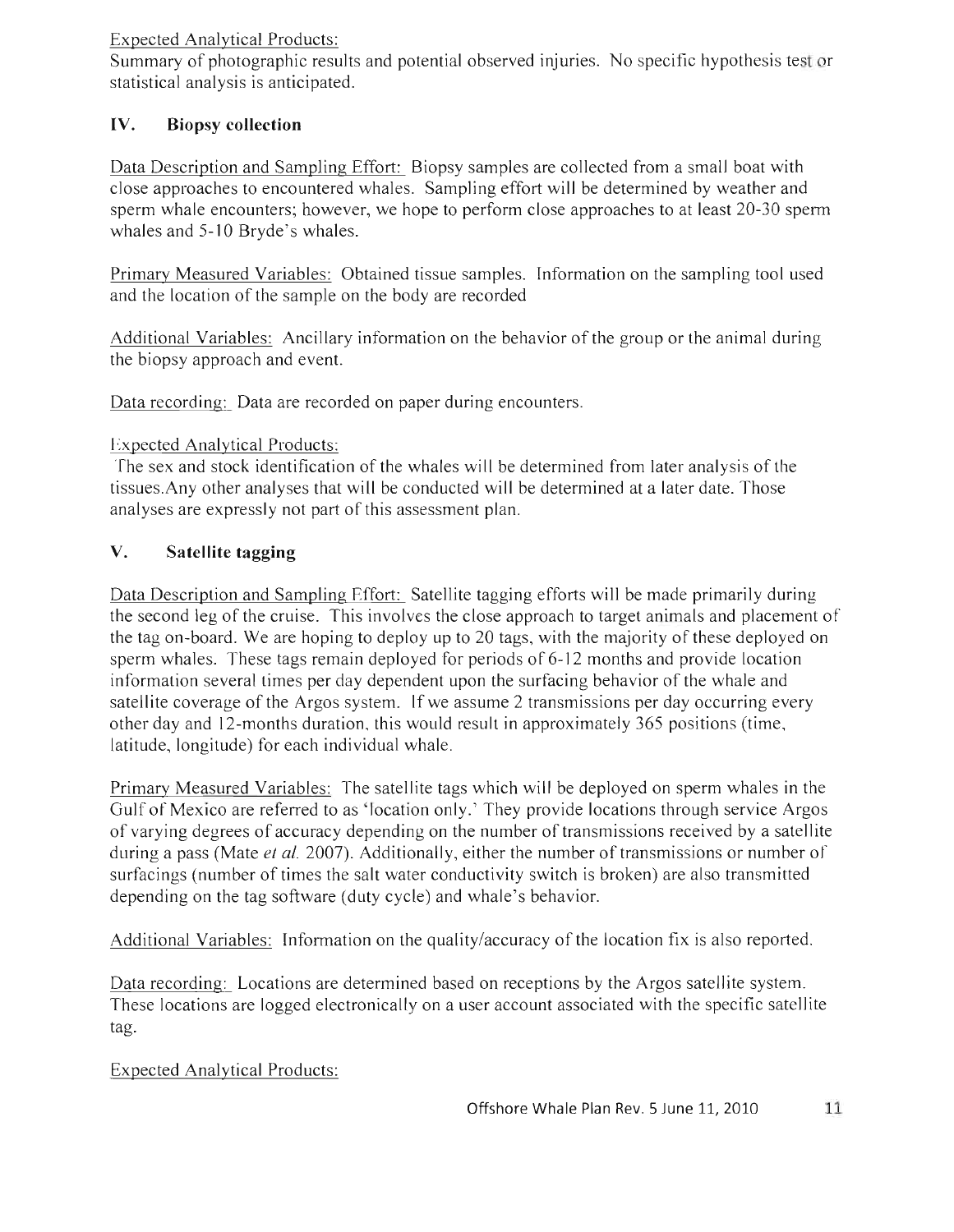A home range and core area size can be calculated from the locations for an individual or a group of individuals using for example fixed kernel methods, or, a more recently devised local convex hull method (Getz and Wilmers 2004). By assuming straight line travel between consecutive locations, a conservative swim speed can be calculated as well. We can often distinguish between transiting (linear travel movements) and more complicated foraging movements which have significant turn angles defining area restricted searches (ARS) using methods defined in Bailey (2010) using OSU blue whale data. A historical database of tag studies from 53 Gulf of Mexico sperm whales is available for comparative studies.

- 1. Calculate home ranges and core areas and compare to previously collected data
- 2. Compare the home range and core area size, location and amount of overlap between whales tracked before and after the oil spill to identify extent of differences.
- 3. Compare the proportion of shared home ranges by males before and after oil spill.
- 4. Compare water depth preferences of females before and after the spill
- 5. Compare swim speeds through contaminated areas with non-contaminated areas.
- 6. Compare the number of surfacings, locations, and messages received from tags in contaminated areas with non-contaminated areas.
- 7. Compare size and sex distribution of tagged whales in different habitats.

## **VI. Acoustic monitoring - MARU**

Data Description and Sampling Effort: Acoustic data are recorded continuously while the monitoring unit is in operation. The effective band width of the units is 2.5 kHz, allowing the detection primarily of baleen whale calls and sperm whales echolocation clicks. If we assume a 110 day deployment cycle, each buoy will record 2,640 hours of acoustic data.

Primary Measured Variables: Raw acoustic data (e.g., recorded sounds) are screened using automated detection routines to identify the calls of targeted species (e.g. , sperm whales, Bryde's whales, and delphinids). The number of detected calls for each taxon is the fundamental variable of interest.

Additional Variables: The recordings also result in a continuous record of ambient noise including vessel noise, seismic exploration, wind, waves, other animals etc.

Data recording: Acoustic data are recorded onto digital media as are post-data collection analysis of call type and frequency.

### Expected Analytical Products:

- 1. Determine Sperm whale hourly presence and estimates of number of acoustically active animals: For each hour of data, Bioacoustics Research Program (BRP) will determine whether or not sperm whales were acoustically detected by a combination of automated call detection software and expert human validation. For the hour with the greatest number of detected sperm whale sounds an estimate of the minimum-maximum number of whales during that hour will be made.
- 2. Determine Bryde's whale daily presence and estimates of number of acoustically active animals: For each day of data, BRP will determine whether or not Bryde's whales were acoustically detected by a combination of automated call detection software and expert

Offshore Whale Plan Rev. 5 June 11, 2010 12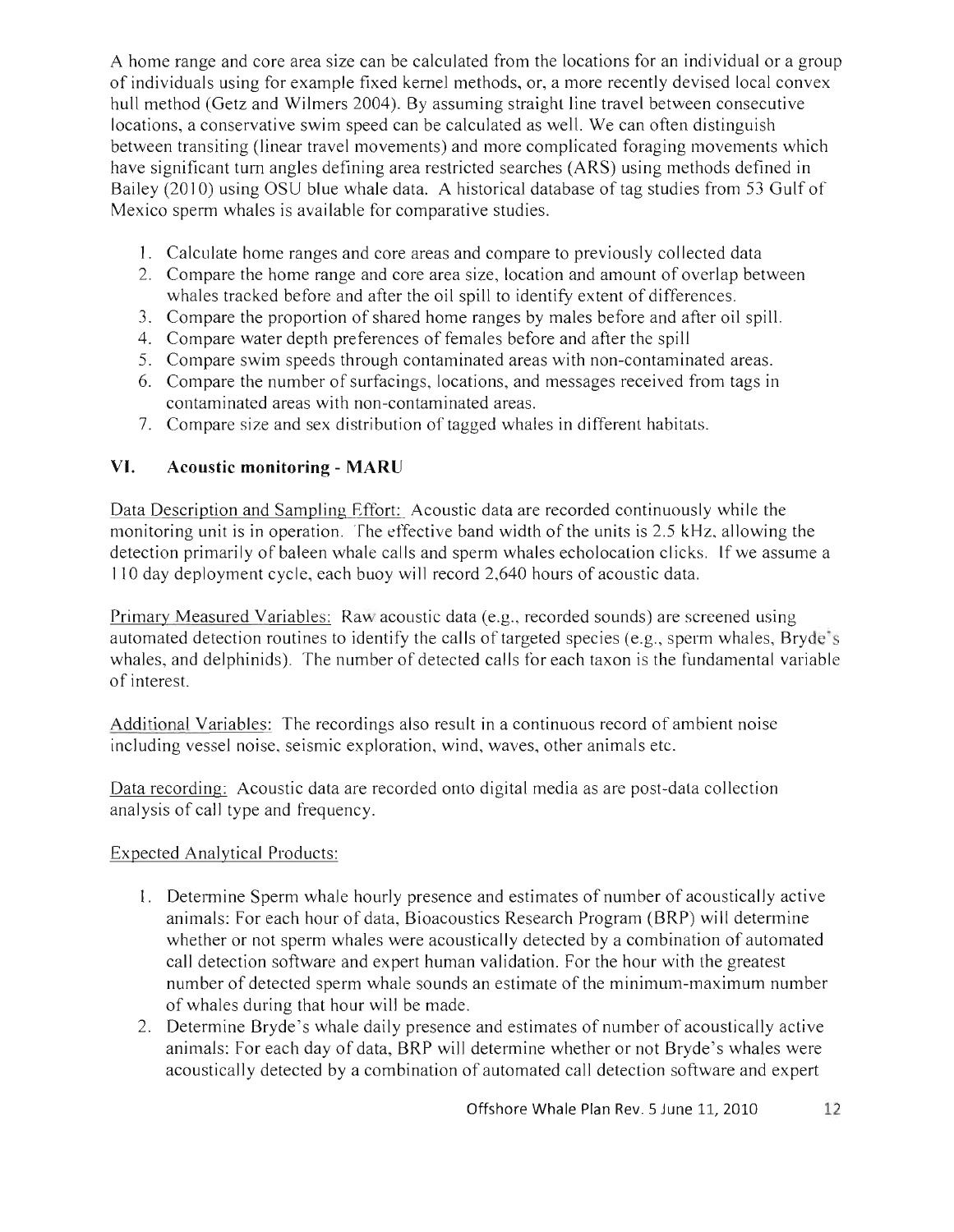human validation. For the hour with the greatest number of detected sperm and Brydes's whale sounds an estimate of the minimum-maximum number of whales during that hour will be made.

- 3. Determine delphinid daily presence: For each day of data, BRP will determine whether or not delphinid whistles and clicks were acoustically detected by a combination of automated call detection software and expert human validation. If possible, these acoustic detections will be identified to species.
- 4. Comparison of similarities and differences in the sample areas: The data from items (1), (2), and (3) will be integrated and interpreted in order to map spatial and temporal variability in the occurrences of the different species. Mapping products will show time series of observations, especially the acoustic work with HARP and MARU. Data products should reflect changes, if any, over the period of data collection
- 5. Assess noise conditions: A statistically significant sample of the acoustic data will be processed to compute a set of statistics and informative acoustic measures. This initial data conversion and reduction process will include, but not necessarily be limited to daily (i.e., 24-h) spectrographic images, ambient noise order statistics (stats: 5%, 25%, 50%, 75%, 95%), and time-varying 1/3 octave received levels. These analyses will be used to quantitatively describe the ambient noise environment throughout the project area throughout the duration of the project.

# **VI. Acoustic monitoring - HARPs**

Data Description and Sampling Effort: Acoustic data are recorded continuously while the monitoring unit is in operation. The effective band width of the units is 100 kHz, allowing the detection of delphinids such as dolphins and beaked whales in addition to baleen whale calls and sperm whales echolocation clicks. If we assume a 110 deployment cycle, each buoy will record 2,640 hours of acoustic data.

Primary Measured Variables: Raw acoustic data (e.g., recorded sounds) are screened using automated detection routines to identify the calls of targeted species. Processing and analyzing large, long-term acoustic data sets is challenging. Automated detectors have been useful in finding cetacean sounds in large data sets, but require extensive training to provide good performance and typically only detect sounds with known characteristics, missing new or uncharacterized sounds. As an efficient alternative, Long-Term Spectral Averages (LTSAs) provide an overview of a large data set, along with providing a means to search for and evaluate events of interest such as cetacean calling bouts. LTSAs are essentially spectrograms with each time slice representing many (1000's) spectra averaged together, allowing multiple hours or days of wide band acoustic data to be displayed on a single page or viewing screen. "Triton" (http://cetus.ucsd.edu/technologies\_Software.html) is a software package developed in MATLAB (www.mathworks.com) to analyze HARP data including calculating and displaying LTSAs. In addition to providing a long-term view of acoustic data, LTSAs provide a means of quickly accessing the fine scale data via selecting events from the L TSA spectrogram display for more detailed analysis. Automated detectors can also be used on LTSAs, for example, to identify start and end times of calling bouts, which then can be used to define periods upon which to execute fine scale automated detectors for individual calls.

As with the MARU monitoring, number of detected calls or "acoustic bouts" for each taxon is the fundamental variable of interest.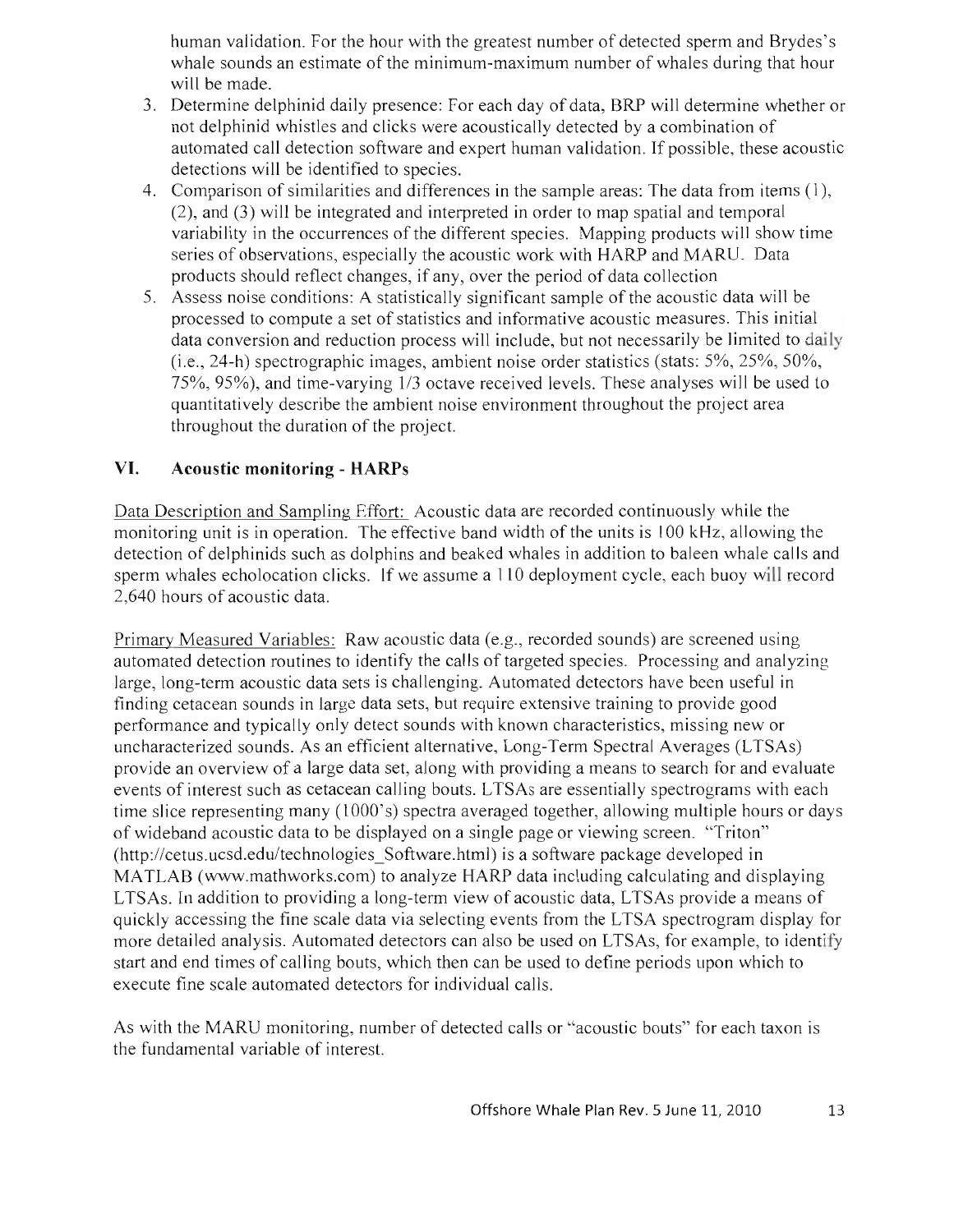Additional Variables: The recordings also result in a continuous record of ambient noise including vessel noise, seismic exploration, etc.

Data recording: Acoustic data are recorded onto digital media as are post-data collection analysis of call type and frequency.

Expected Analytical Products: Similar to the analysis of MARU data, the HARP analysis will focus on quantifying marine mammal presence over time at each location. Analyses will focus on diurnal patterns in call detections, changes in the quantity and types of calls made, and changes in these factors over time and in reference to the movement of oil within each habitat.

The high bandwidth of the recordings and the analysis of echolocation clicks for classification is a recently developed method. The classifications from the buoy data may be verified by highbandwidth recordings from groups with confirmed species identification on the towed array. The analytical methods for call detection and classification will be similar to approaches described in Soldevilla et al. 2008, Roch et al. 2008, and Roch et al. 2007.